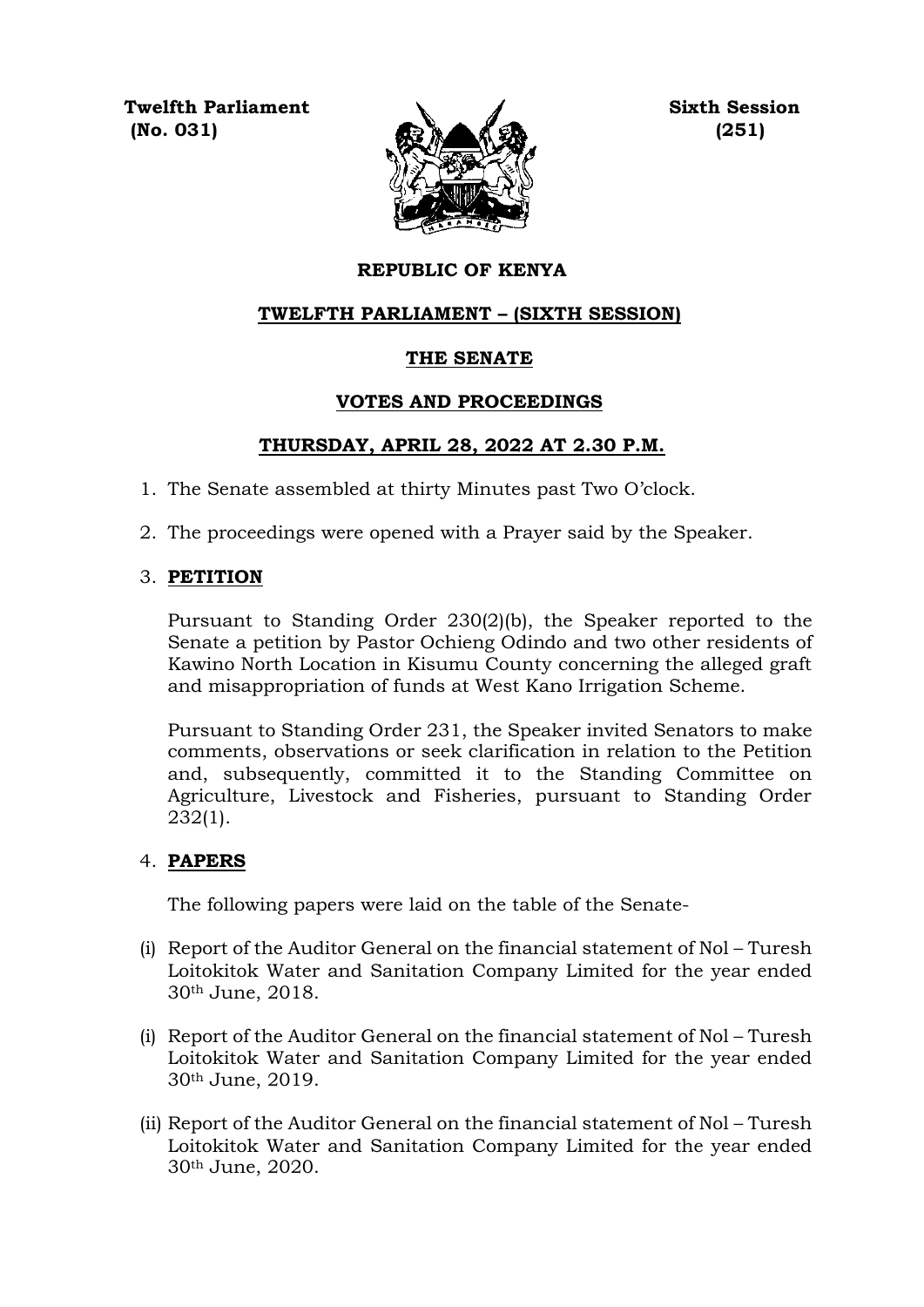- (iii)Report of the Auditor General on the financial statement of Narok Water and Sewerage Services Company Limited for the year ended 30th June, 2019.
- (iv)Report of the Auditor General on the financial statement of Samburu County Executive Bursaries Fund for the year ended 30th June, 2019.
- (v) Report of the Auditor General on the financial statement of Baringo County Micro and Small Enterprises Fund for the year ended 30th June, 2020.
- (vi)Report of the Auditor General on the financial statement of Kericho County Emergency Fund for the year ended 30<sup>th</sup> June, 2015.
- (vii) Report of the Auditor General on the financial statement of Kericho County Emergency Fund for the year ended 30th June, 2016.
- (viii) Report of the Auditor General on the financial statement of Kericho County Emergency Fund for the year ended 30<sup>th</sup> June, 2017.
- (ix) Report of the Auditor General on the financial statement of Kericho County Emergency Fund for the year ended 30th June, 2018.
- (x) Statement on the business of the Senate for the week commencing Wednesday, 4th May, 2022

*(The Senate Majority Leader)*

#### 5. **STATEMENT PURSUANT TO STANDING ORDER 52(1)**

The Senate Majority Leader issued a Statement on the Business of the Senate for the week commencing Wednesday, 4th May, 2022.

# 6. **THE ELECTIONS (AMENDMENT) BILL (NATIONAL ASSEMBLY BILLS NO. 3 OF 2022)**

(The Senate Majority Leader)

Order for First Reading Read;

Bill read a First Time and committed to the Standing Committee on Justice, Legal Affairs and Human Rights.

## 7. **THE ELECTION CAMPAIGN FINANCING (AMENDMENT) BIL (NATIONAL ASSEMBLY BILLS NO. 37 OF 2021)**

(The Senate Majority Leader)

Order for First Reading Read;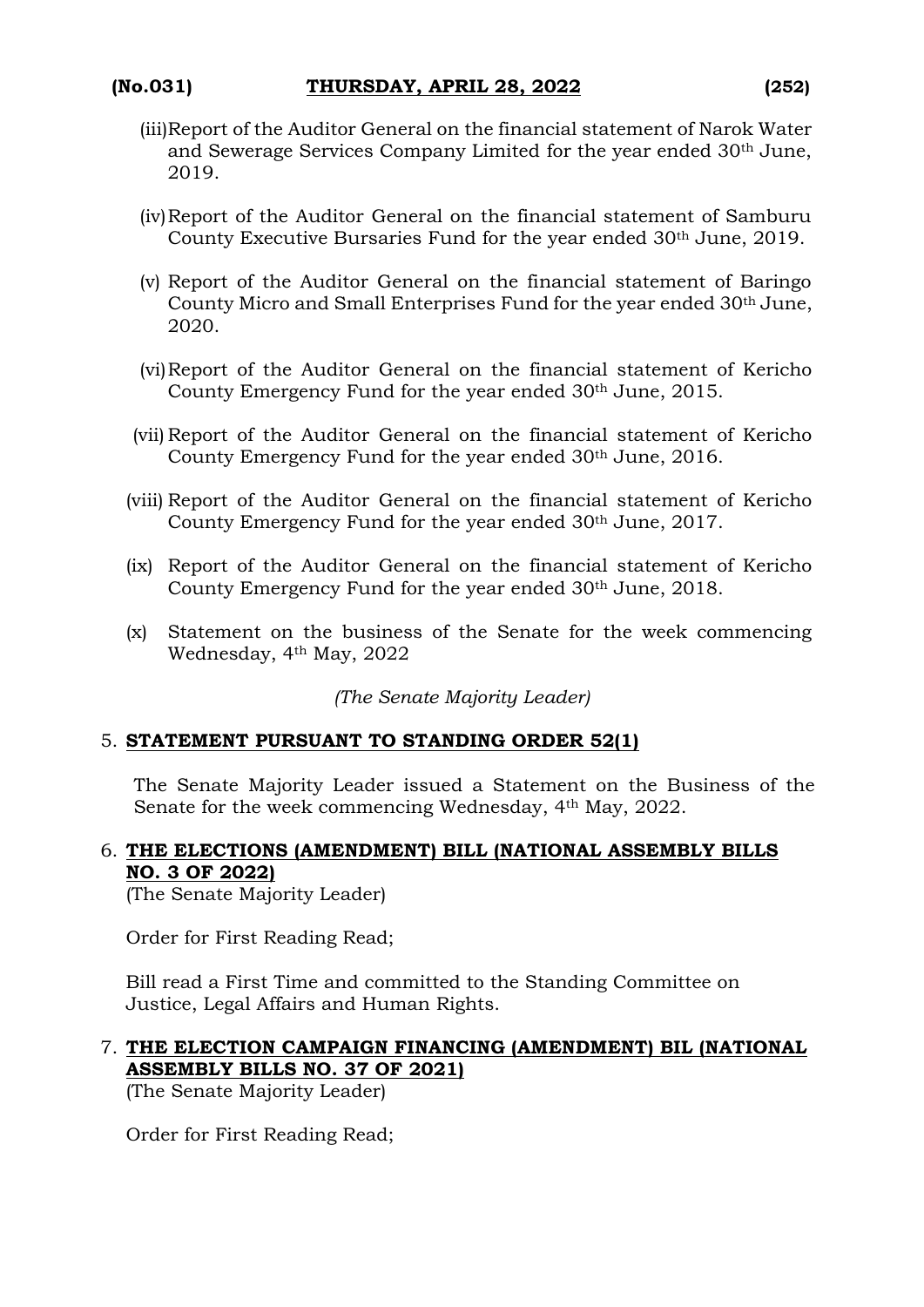## **(No.031) THURSDAY, APRIL 28, 2022 (253)**

Bill read a First Time and committed to the Standing Committee on Justice, Legal Affairs and Human Rights.

## 8. **THE LANDLORD AND TENANT BILL (NATIONAL ASSEMBLY BILLS NO. 3 OF 2021)**

(The Senate Majority Leader)

*(Second Reading)*

## *(Resumption of debate interrupted on Wednesday, 23rd February, 2022- Morning Sitting)*

## *(Division)*

Order deferred.

## 9. **THE PERSONS WITH DISABILITIES (AMENDMENT) BILL (SENATE BILLS NO. 29 OF 2020)**

(Sen. Aaron Cheruiyot, MP and Sen. (Dr) Isaac Mwaura, MP)

*(Second Reading)*

# *(Resumption of debate interrupted on Thursday, 10th March, 2022)*

## *(Division)*

Order deferred.

## 10. **THE ELECTION CAMPAIGN FINANCING (AMENDMENT) BILL (SENATE BILLS NO. 51 OF 2021)**

(Sen. Ledama Olekina, MP)

*(Second Reading)*

## *(Resumption of debate interrupted on Wednesday, 23rd March, 2022)*

*(Division)*

Order deferred.

# 11. **THE EMPLOYMENT (AMENDMENT) BILL (SENATE BILLS NO. 54 OF 2021)**

(Sen. Samson Cherarkey, MP)

*(Second Reading)*

# *(Resumption of debate interrupted on Wednesday, 30th March, 2022)*

*(Division)*

Order deferred.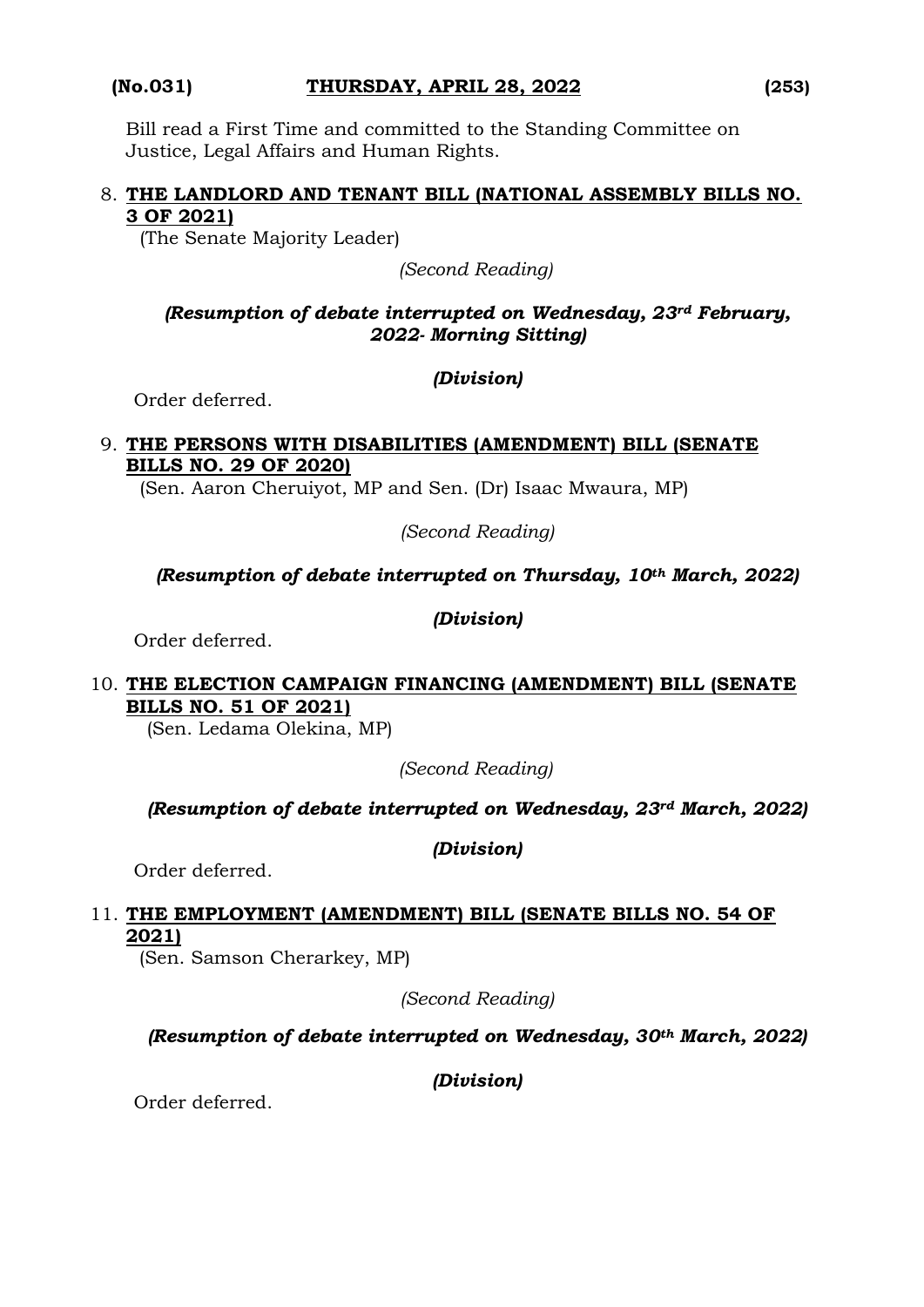#### 12. **THE COTTON INDUSTRY DEVELOPMENT BILL (SENATE BILLS NO. 55 OF 2021)**

 (The Chairperson, Standing Committee on Agriculture, Livestock and Fisheries)

*(Second Reading)*

*(Resumption of debate interrupted on Thursday, 31st March, 2022)*

#### *(Division)*

Order deferred.

#### 13. **THE SUGAR BILL (NATIONAL ASSEMBLY BILLS NO. 68 OF 2019)** (The Senate Majority Leader)

#### *(Second Reading) (Resumption of debate interrupted on Thursday, 7th April, 2022) (Division)*

Order deferred.

### 14. **MOTION - ADOPTION OF REPORTS OF THE SESSIONAL COMMITTEE ON COUNTY PUBLIC ACCOUNTS AND INVESTMENTS ON CONSIDERATION OF THE REPORTS BY THE AUDITOR GENERAL ON THE FINANCIAL STATEMENTS OF VARIOUS COUNTY EXECUTIVES FOR FINANCIAL YEAR 2018/2019**

(Chairperson, Sessional Committee on County Public Accounts and Investments)

**THAT,** the Senate adopts the Report of the Sessional Committee on County Public Accounts and Investments on consideration of the Reports by the Auditor General on the Financial Statements of the following County Executives for the Financial Year 2018/2019- Embu; Homa-Bay; Kericho; Kilifi; Kirinyaga; Kisii; Kwale; Machakos; Mombasa; Nandi; Baringo; Bomet; Garissa; Kajiado; and West Pokot as contained in Volume 1 of the Report and the following County Executives- Isiolo; Kakamega; Kisumu; Laikipia; Mandera; Marsabit; Nakuru; Narok; Nyandarua; Samburu; Taita Taveta; Trans-Nzoia; Uasin- Gishu; Vihiga; and Wajir, as contained in Volume 2 of the Report , Laid on the Table of the Senate on Thursday 2nd December, 2021.

## *(Resumption of debate interrupted on Tuesday, 8th March, 2022) (Division)*

Order deferred.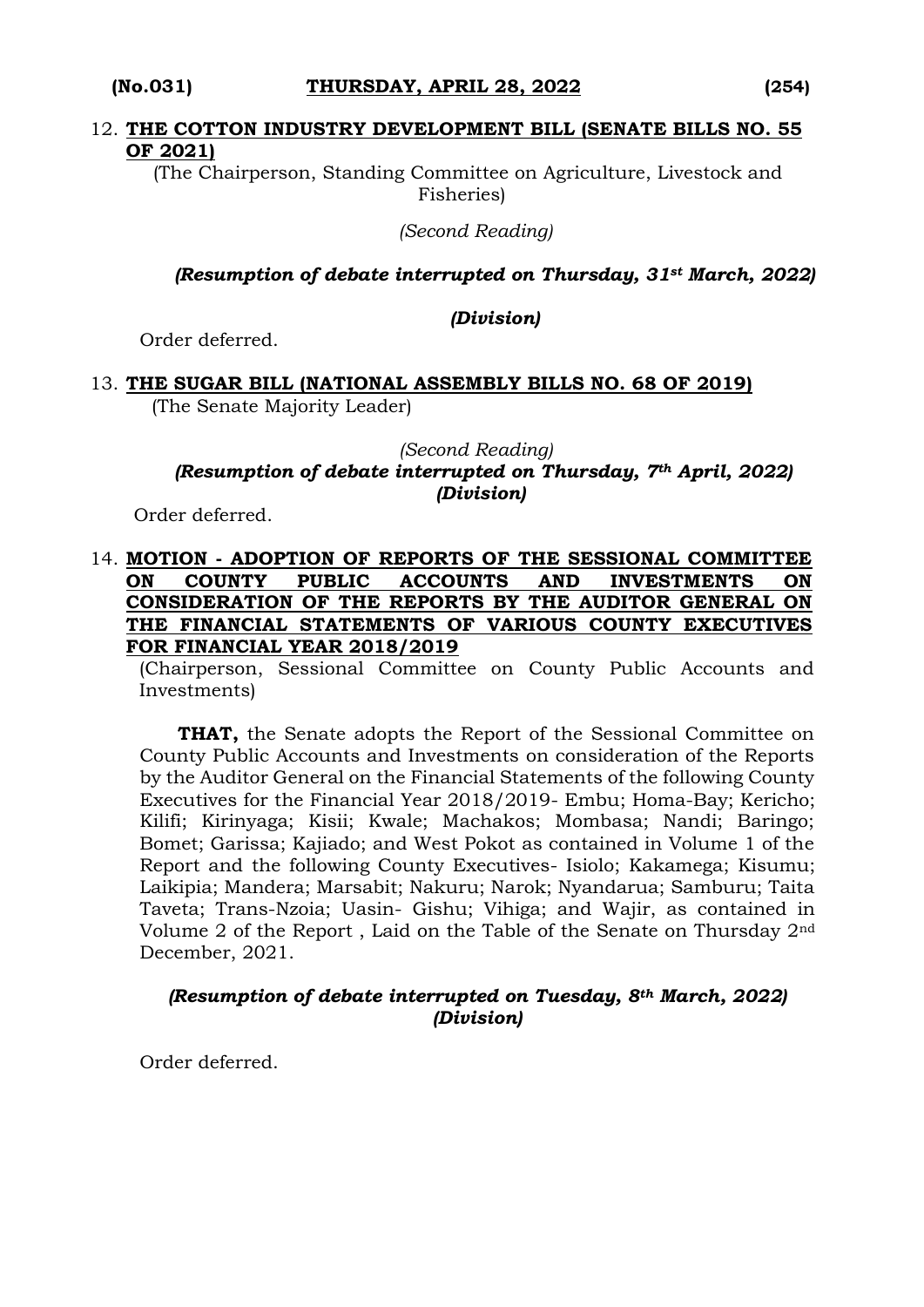#### 15. **MOTION - ADOPTION OF THE REPORT OF THE STANDING COMMITTEE ON HEALTH ON THE SPECIAL AUDIT REPORT ON UTILIZATION OF COVID-19 FUNDS BY TWENTY EIGHT (28) COUNTY GOVERNMENTS**

(The Chairperson, Standing Committee on Health)

**THAT,** the Senate adopts the Report of the Standing Committee on Health on the special audit report on utilization of COVID-19 funds by twenty eight (28) county governments, laid on the Table of the Senate on Wednesday, 9th February, 2022.

# *(Resumption of debate interrupted on Wednesday, 23rd March, 2022) (Division)*

Order deferred.

#### 16. **COMMITTEE OF THE WHOLE THE INTERGOVERNMENTAL RELATIONS (AMENDMENT) BILL (SENATE BILLS NO. 37 OF 2021)**

(The Chairperson, Standing Committee on Devolution and Intergovernmental Relations)

## *(Resumption of debate interrupted on Wednesday, 22ndDecember, 2021 – Morning Sitting)*

*(Division)*

Order deferred.

## 17. **COMMITTEE OF THE WHOLE THE LAW OF SUCCESSION (AMENDMENT) BILL, (SENATE BILLS NO. 15 OF 2021)**

(Sen. Abshiro Halake, MP)

*(Resumption of debate interrupted on Wednesday, 2nd March, 2022 – Morning Sitting)*

*(Division)*

Order deferred.

## 18. **COMMITTEE OF THE WHOLE THE PRESERVATION OF HUMAN DIGNITY AND ENFORCEMENT OF ECONOMIC AND SOCIAL RIGHTS BILL (SENATE BILLS NO. 21 OF 2021)**  (Sen. Abshiro Halake, MP)

*(Resumption of debate interrupted on Wednesday, 2nd March, 2022 – Morning Sitting)* 

*(Division)*

Order deferred.

19. **COMMITTEE OF THE WHOLE THE LIFESTYLE AUDIT BILL (SENATE BILLS NO. 36 OF 2021)**  (Sen. (CPA). Farhiya Haji, MP)

> *(Resumption of debate interrupted on Tuesday, 1st March, 2022) (Division)*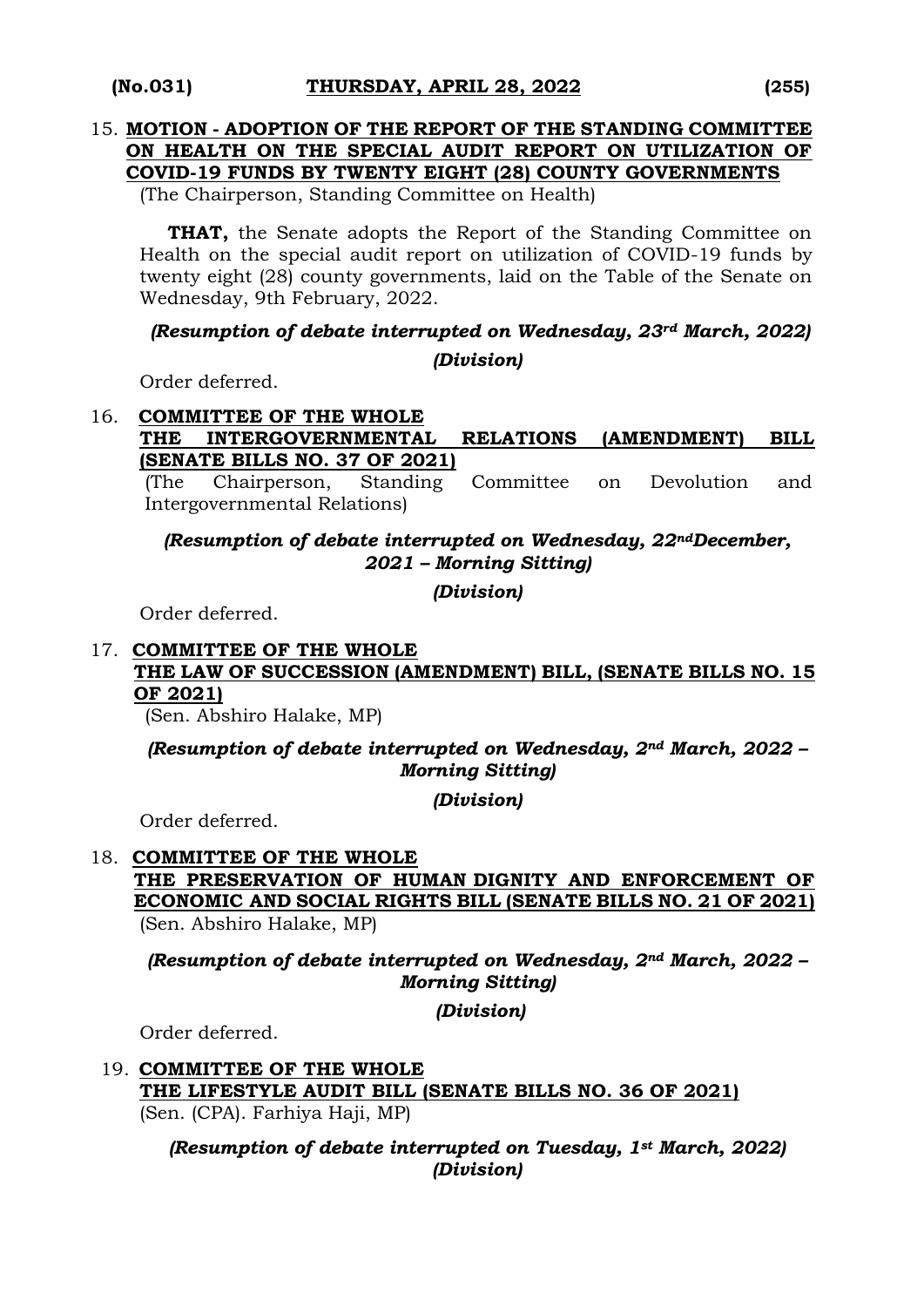Order deferred.

## 20. **COMMITTEE OF THE WHOLE**

### **THE SPECIAL NEEDS EDUCATION BILL (SENATE BILLS NO. 44 OF 2021)**

(Sen. (Dr.) Getrude Musuruve and Sen. (Prof.) Margaret Kamar, MP)

*(Resumption of debate interrupted on Wednesday, 2nd March, 2022 – Morning Sitting)* 

*(Division)*

Order deferred.

## 21. **COMMITTEE OF THE WHOLE THE MENTAL HEALTH (AMENDMENT) BILL (SENATE BILLS NO. 28 OF 2020)**

(Sen. (Arch.) Sylvia Kasanga, MP)

## *(Consideration of National Assembly Amendments)*

# *(Resumption of debate interrupted on Thursday, 7th April, 2022) (Division)*

Order deferred.

## 22. **THE PUBLIC PROCUREMENT AND ASSET DISPOSAL (AMENDMENT) BILL (NATIONAL ASSEMBLY BILLS NO. 32 OF 2021)**

Order read;

Motion made and Question proposed;

THAT, the Public Procurement and Asset Disposal (Amendment) Bill (National Assembly Bills No. 32 of 2021) be now read a Second Time.

*(The Senate Majority Leader)*

Debate arising;

And there being no Senator wishing to contribute;

Mover replied;

Raising a point of order, the Mover requested the Temporary Speaker (Sen. (Dr.) Lelegwe Ltumbesi, MP) to defer the putting of the Question to a later date pursuant to Standing Order 61 (3).

And the Temporary Speaker (Sen. (Dr.) Lelegwe Ltumbesi, MP) acceding to the request, deferred the putting of the Question to the next Sitting of the Senate.